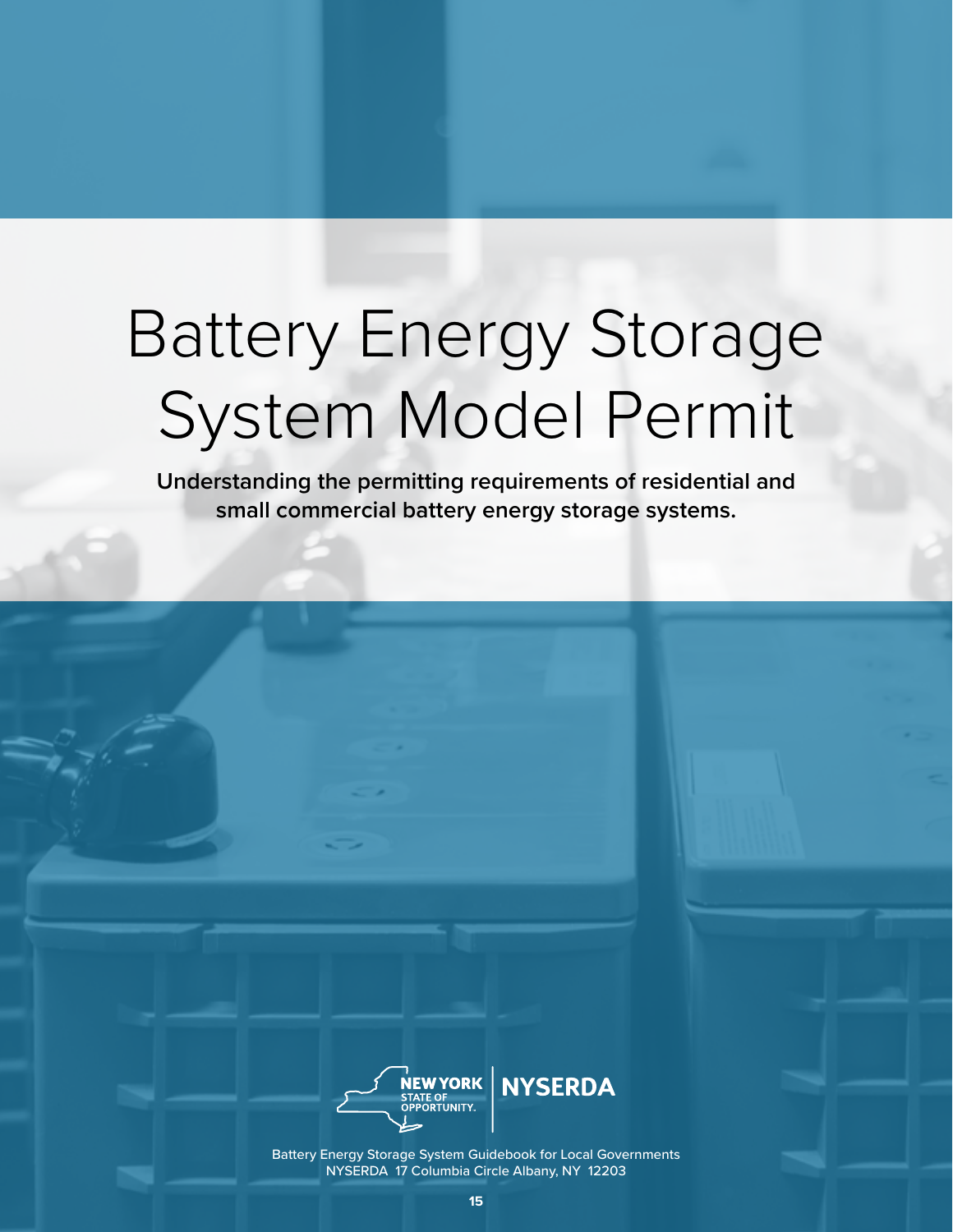## Section Contents

**1. Battery Energy Storage System Model Permit . . 17**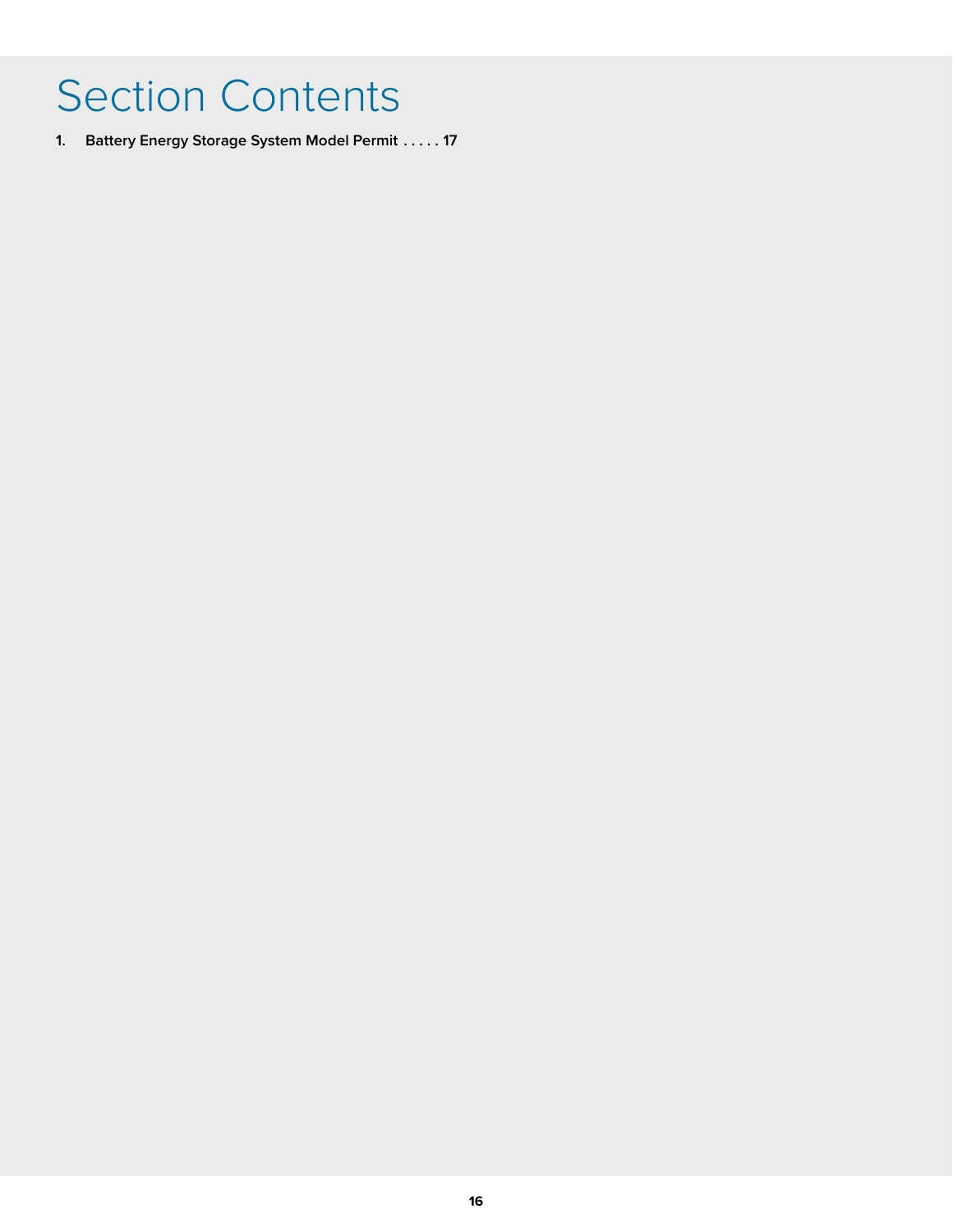### **Overview**

The Model Permit is intended to help local government officials and AHJs establish the minimum submittal requirements for electrical and structural plan review that are necessary when permitting residential and small commercial battery energy storage systems.

Additionally, battery energy storage systems shall comply with all applicable provisions of the codes, regulations, and industry standards as referenced in the New York State Uniform Fire Prevention and Building Code.

The Battery Energy Storage System Model Permit is based on the 14th Edition of the National Electric Code (NEC), which is anticipated to be adopted by New York State in 2020. NYSERDA will continue to update the Guidebook as these codes and standards evolve.

**The workable version of this document can be found at [nyserda.ny.gov/Energy-Storage-Guidebook,](http://nyserda.ny.gov/Energy-Storage-Guidebook) under Battery Energy Storage System Model Permit tab.**

#### **PERMIT APPLICATION**

### Battery Energy Storage System Model Permit

Note: Language in [ALL CAPS] below indicates where local jurisdictions need to provide information specific to the jurisdiction. Language in italics indicates explanatory notes from the authors of this document that may be deleted from the distributed version.

#### **SUBMITTAL INSTRUCTIONS**

This application and the following attachments will constitute the Battery Energy Storage System Permitting Package.

- This application form, with all fields completed and bearing relevant signatures.
- Permitting fee of \$[ENTER FEE HERE], payable by [ENTER VALID PAYMENT METHODS, If checks are allowed INCLUDING WHO CHECKS SHOULD BE MADE PAYABLE TO]
- Required Construction Documents for the battery energy storage system being installed, including required attachments.

Completed permit applications can be submitted electronically to [EMAIL ADDRESS] or in person at [BUILDING DEPARTMENT ADDRESS] during business hours [INDICATE BUSINESS HOURS].

#### **APPLICATION REVIEW TIMELINE**

Permit determinations will be issued within [TIMELINE] calendar days upon receipt of complete and accurate applications. The municipality will provide feedback within [TIMELINE] calendar days of receiving incomplete or inaccurate applications.

#### **FOR FURTHER INFORMATION**

Questions about this permitting process may be directed to [MUNICIPAL CONTACT INFORMATION].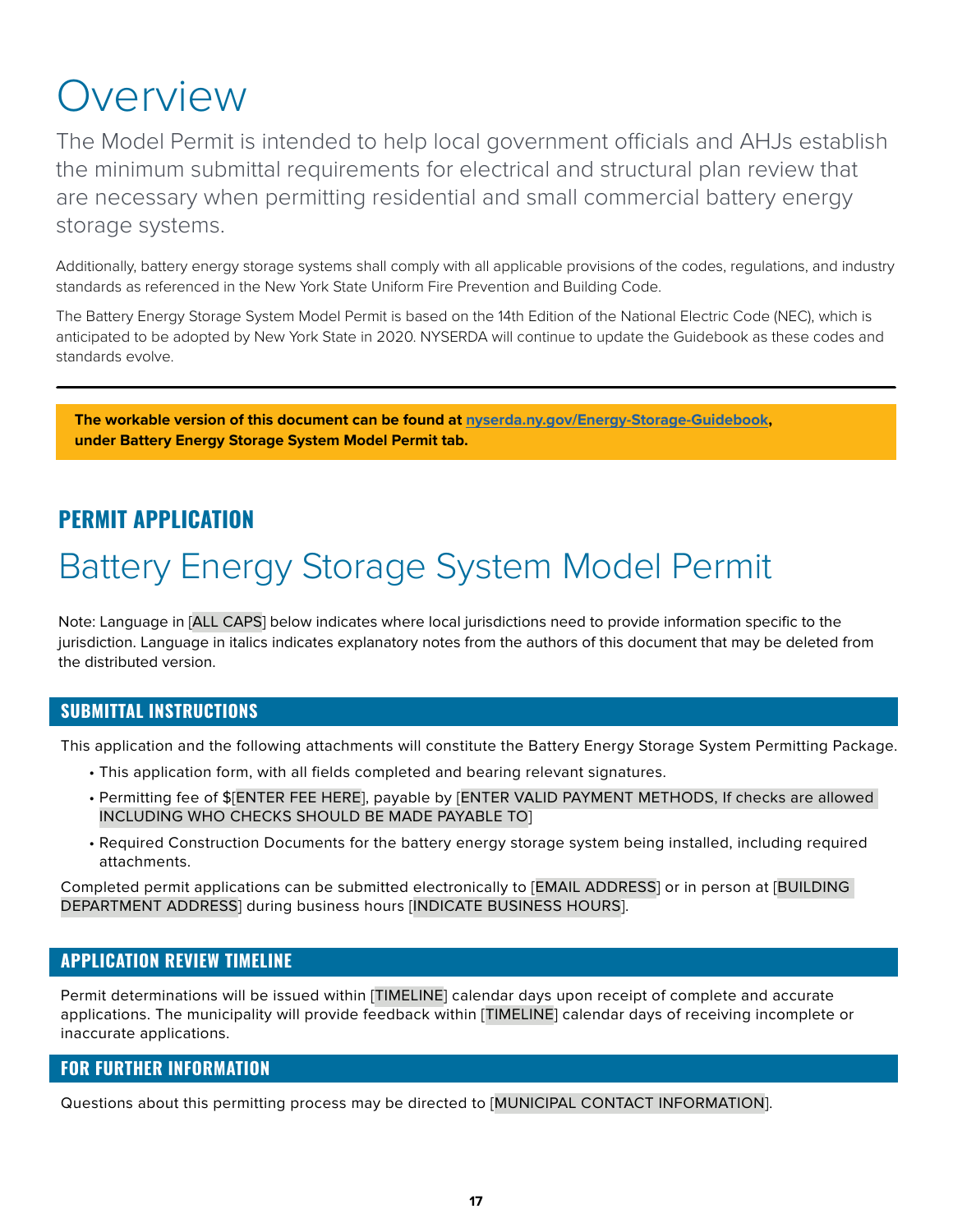#### **PROPERTY OWNER**

| Property Owner's First Name                     | Last Name                                                                                              | Title                                              |     |
|-------------------------------------------------|--------------------------------------------------------------------------------------------------------|----------------------------------------------------|-----|
| <b>Property Address</b>                         |                                                                                                        |                                                    |     |
| City                                            |                                                                                                        | State                                              | Zip |
| Section                                         | <b>Block</b>                                                                                           | Lot Number                                         |     |
| <b>EXISTING USE</b>                             |                                                                                                        |                                                    |     |
| Commercial<br>$\Box$ Residential                |                                                                                                        |                                                    |     |
| <b>PROVIDE THE TOTAL SYSTEM CAPACITY RATING</b> |                                                                                                        |                                                    |     |
|                                                 |                                                                                                        |                                                    |     |
| Total System Capacity Rating: _________ kWh     |                                                                                                        | Power Rating: _______ kW (Select One) ■ AC or ■ DC |     |
| <b>SELECT SYSTEM CONFIGURATION</b>              |                                                                                                        |                                                    |     |
| □ AC Coupled □ DC Coupled □ Standalone          |                                                                                                        |                                                    |     |
| <b>SELECT BATTERY TYPE</b>                      |                                                                                                        |                                                    |     |
|                                                 | □ Lithium-ion, all types □ Lead-acid, all types □ Nickel-cadmium (Ni-Cd) □ Flow batteries □ Other: ___ |                                                    |     |
| <b>SELECT INSTALLATION TYPE</b>                 |                                                                                                        |                                                    |     |
|                                                 | □ Indoor □ Outdoor □ Attached/Detached/Open Garage □ Rooftop □ Dedicated Use Building                  |                                                    |     |
|                                                 | <b>BATTERY ENERGY STORAGE SYSTEM INSTALLATION CONTRACTOR</b>                                           |                                                    |     |
| <b>Contractor Business Name</b>                 |                                                                                                        |                                                    |     |
| <b>Contractor Business Address</b>              | City                                                                                                   | <b>State</b>                                       | Zip |
| <b>Contractor Contact Name</b>                  |                                                                                                        | <b>Phone Number</b>                                |     |
| Contractor License Number(s)                    |                                                                                                        | <b>Contractor Email</b>                            |     |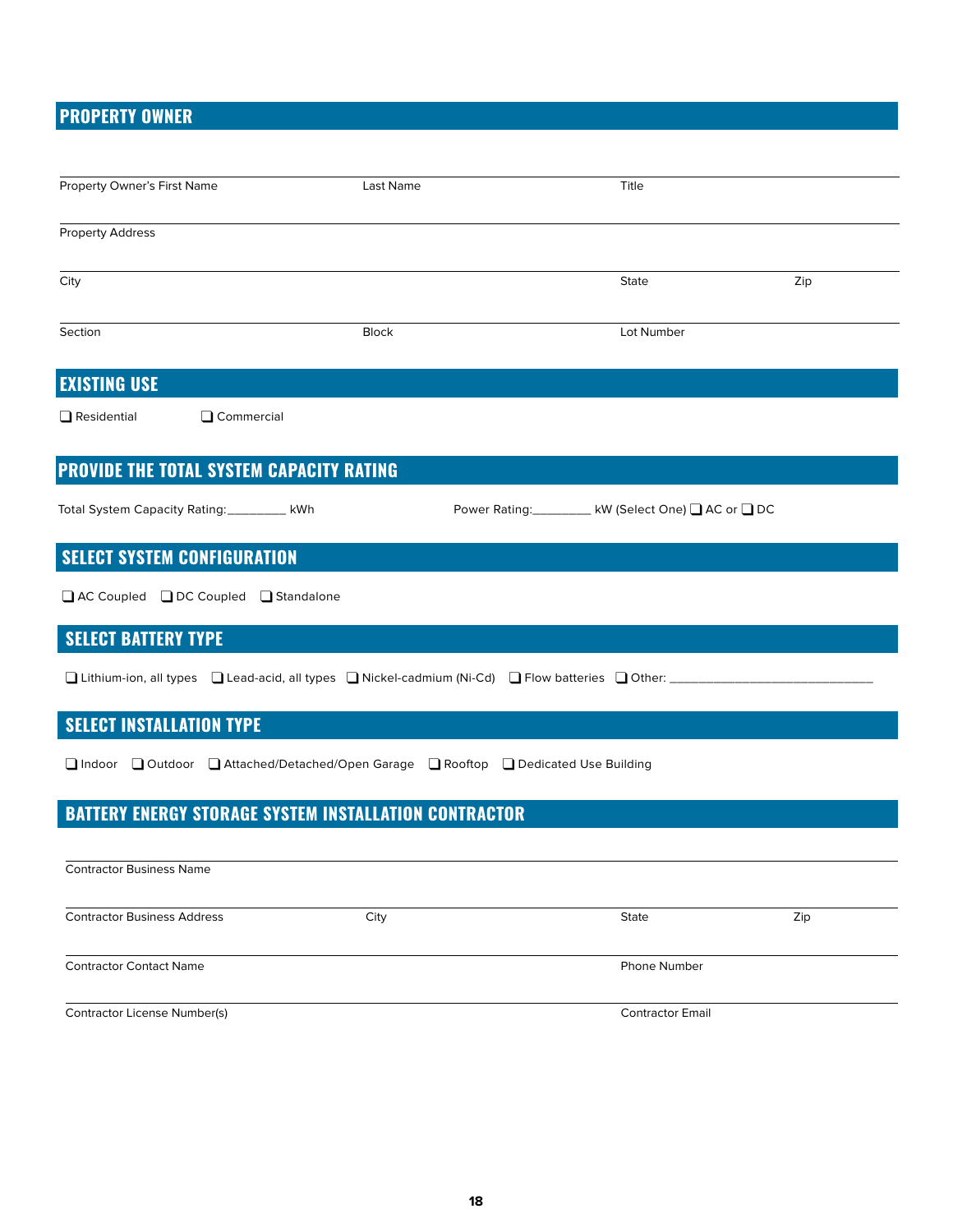| <b>Electrician Business Name</b>    |      |                          |     |  |  |
|-------------------------------------|------|--------------------------|-----|--|--|
| <b>Electrician Business Address</b> | City | State                    | Zip |  |  |
| <b>Electrician Contact Name</b>     |      | <b>Phone Number</b>      |     |  |  |
| Electrician License Number(s)       |      | <b>Electrician Email</b> |     |  |  |

Please sign below to affirm that all answers are correct and that you have met all the conditions and requirements to participate in this unified process.

| <b>Property Owner's Signature</b>                              | Date |  |
|----------------------------------------------------------------|------|--|
|                                                                |      |  |
| Battery Energy Storage System Company Representative Signature | Date |  |

#### **PERMITS AND APPROVALS REQUIRED**

The following permits are the minimum requirements for battery energy storage systems installed with an aggregate energy capacity less than or equal to 600kWh and, if in a room or indoor area, where only a single energy storage system technology is provided.

1. Battery Energy Storage System Permit

#### 2. [LIST TYPE OF PERMIT(S) REQUIRED BY THE LOCAL JURISDICTION, i.e., ELECTRICAL OR BUILDING PERMIT].

#### **SUBMITTAL REQUIREMENTS**

In order to submit a complete permit application for a new battery energy storage system, the applicant must include:

- a) Completed Application form.
- Page 2 of 5 b) Construction Documents, with listed attachments. Construction Documents must be stamped and signed by a New York State Licensed Professional Engineer.

#### **General Requirements**

- Minimum plan size is 11"x17" with a minimum font of 10.
	- Include 4 full sets of plans and 2 sets of supporting documents.
- Include the applicable codes on the cover sheet for the project.
- Include the complete scope of work on the cover sheet for the project.
- All battery energy storage systems, all dedicated use buildings, and all other buildings or structures that (1) contain or are otherwise associated with a battery energy storage system and (2) subject to the NYS Uniform Fire Prevention and Building Code (Uniform Code) and/or the NYS Energy Conservation Construction Code(Energy Code) shall be designed, erected, and installed in accordance with all applicable provisions of the Uniform Code, all applicable provisions of the Energy Code, and all applicable provisions of the codes, regulations, and industry standards as referenced in the Uniform Code, the Energy Code, and the [Village/Town/City] Code.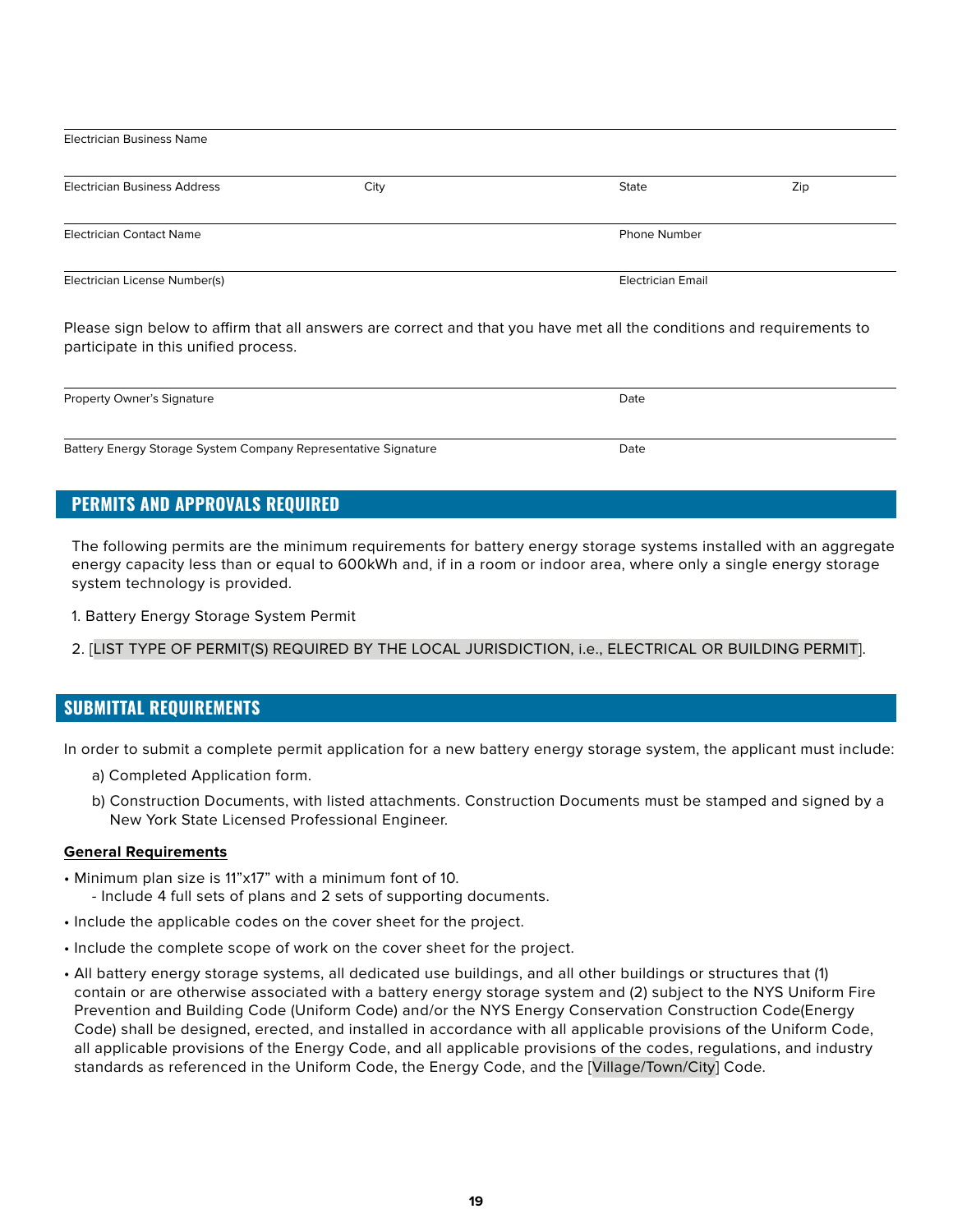#### **Site Plan and Floor Plan Requirements**

- Include a legend or key for the site and floor plan with equipment symbols.
- The site plan shall include:
	- The location of the structure and the location where the system is to be installed.
	- Show conduit/cable routing of battery energy storage system.
	- Include underground trench detail, if applicable.
	- Show overhead runs, if applicable.
	- Show method and location of required ventilation equipment (if required) for indoor installations.
- Identify the total number of batteries.
- The floor plan shall include:
	- New equipment for the battery energy storage system.
	- Existing equipment for interconnection.
	- Show required working clearances for all existing/new electrical equipment.
	- Show whether the equipment is to be installed indoors or outdoors.
	- Show method and location of requirement ventilation equipment (if required) for indoor installations.
	- Show method of protection from physical damage for the battery energy storage system.
	- Show means of access to battery energy storage system.
	- Denote whether conductors are routed indoors or outdoors.
- Provide an elevation drawing of the system equipment and specify elevation in relation to flood plains.
	- If the building is in a flood zone, it shall be above base flood elevation.
- Provide supporting documents from manufacturer if equipment is subject to physical damage.

#### **Electrical**

- Installations shall be in compliance with the Battery Energy Storage System Electrical Checklist. The Battery Energy Storage System Electrical Checklist provides an overview of common points of inspection for which the applicant should be prepared to show compliance.
- One or Three-Line Diagram
	- Show grounding and bonding for the battery energy storage system, including the ground return path.
	- Show method of interconnection.
	- Show overcurrent protection method and rating when required.
	- Include detailed wiring information for all new circuits, including:
		- > Conductor size/type
		- > Number of conductors
		- > Conduit size
		- > Conduit type
	- Show all disconnection means.
	- Show ratings (voltage, ampacity, environmental, etc) for new and existing service equipment.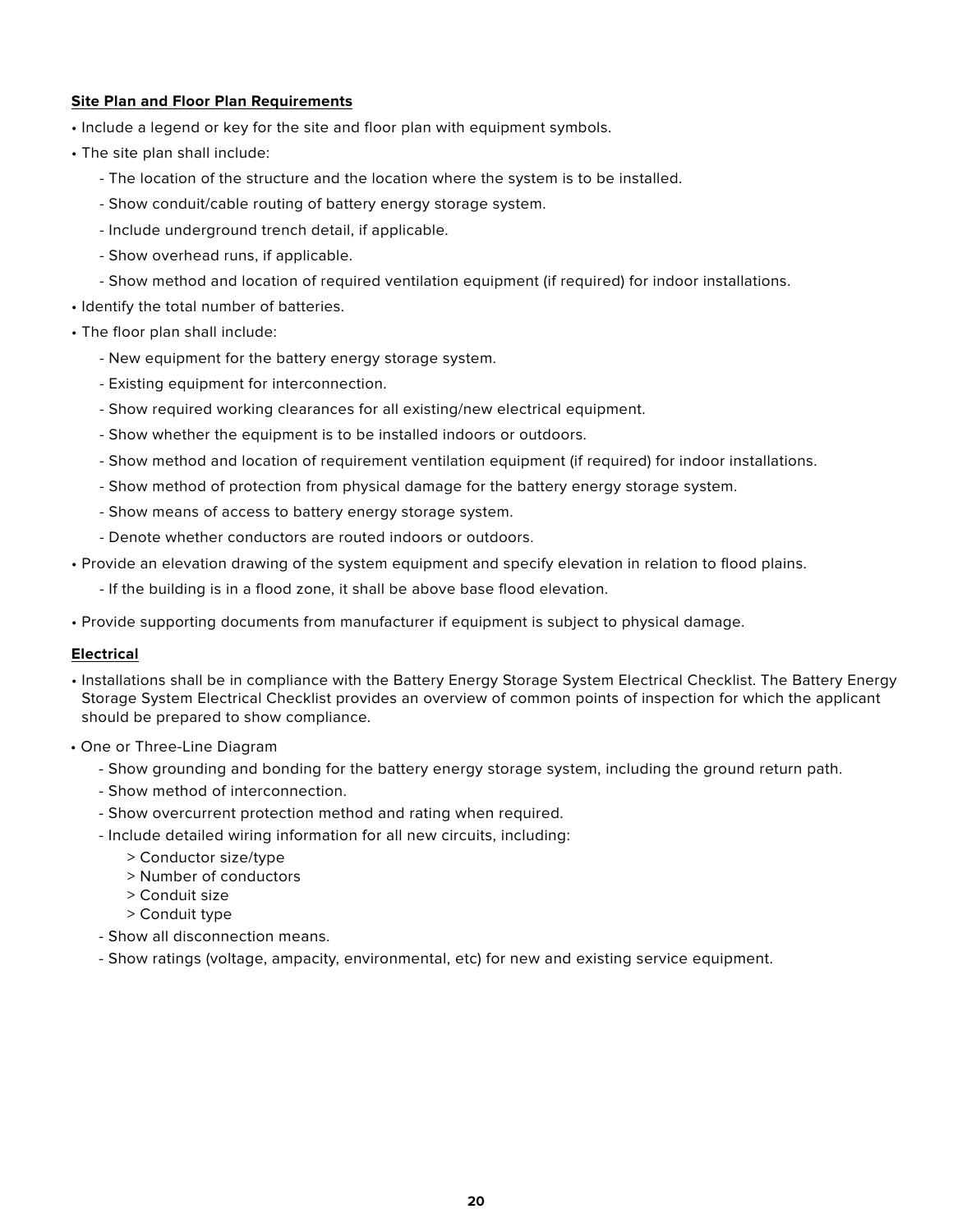- Specifications and installation instructions
	- Provide specification sheets and installation instructions for the following equipment:
		- > Batteries
		- > Inverter
		- > Transformer or autotransformer
		- > Transfer switch(es)
		- > ESS support or racking
		- > Converters
		- > Interconnecting cables and connectors
		- > Management system, including charge controller(s)
		- > Panelboards
		- > HVAC/thermal management system
		- > Fire rated material
	- An approved energy storage management system shall be provided for battery technologies other than leadacid and nickel cadmium for monitoring and balancing cell voltages, currents, and temperatures within the manufacturer's specifications. The system shall transmit an alarm signal to an approved location if potentially hazardous temperatures or other conditions such as short circuits, over voltage or under voltage are detected.

#### **Fire Requirements**

- All battery energy storage systems must be designed and installed in accordance with all applicable provisions of the New York State Uniform Code. Provide documentation on how this system will meet these requirements.
	- - Most one-to-two family residential systems will be subject to Section R327 (Energy Storage Systems) of the 2020 Residential Code of New York State. . All other systems are subject to Section 1206 (Electrical Energy Storage Systems) of the 2020 Fire Code of New York State.

#### **PLAN REVIEW**

Permit applications can be submitted to [DEPARTMENT NAME] in person at [ADDRESS] and electronically through: [WEBSITE/EMAIL/FAX CONTACT INFORMATION, IF APPLICABLE].

#### **FEES**

[PROVIDE CLEAR FEE SCHEDULE]